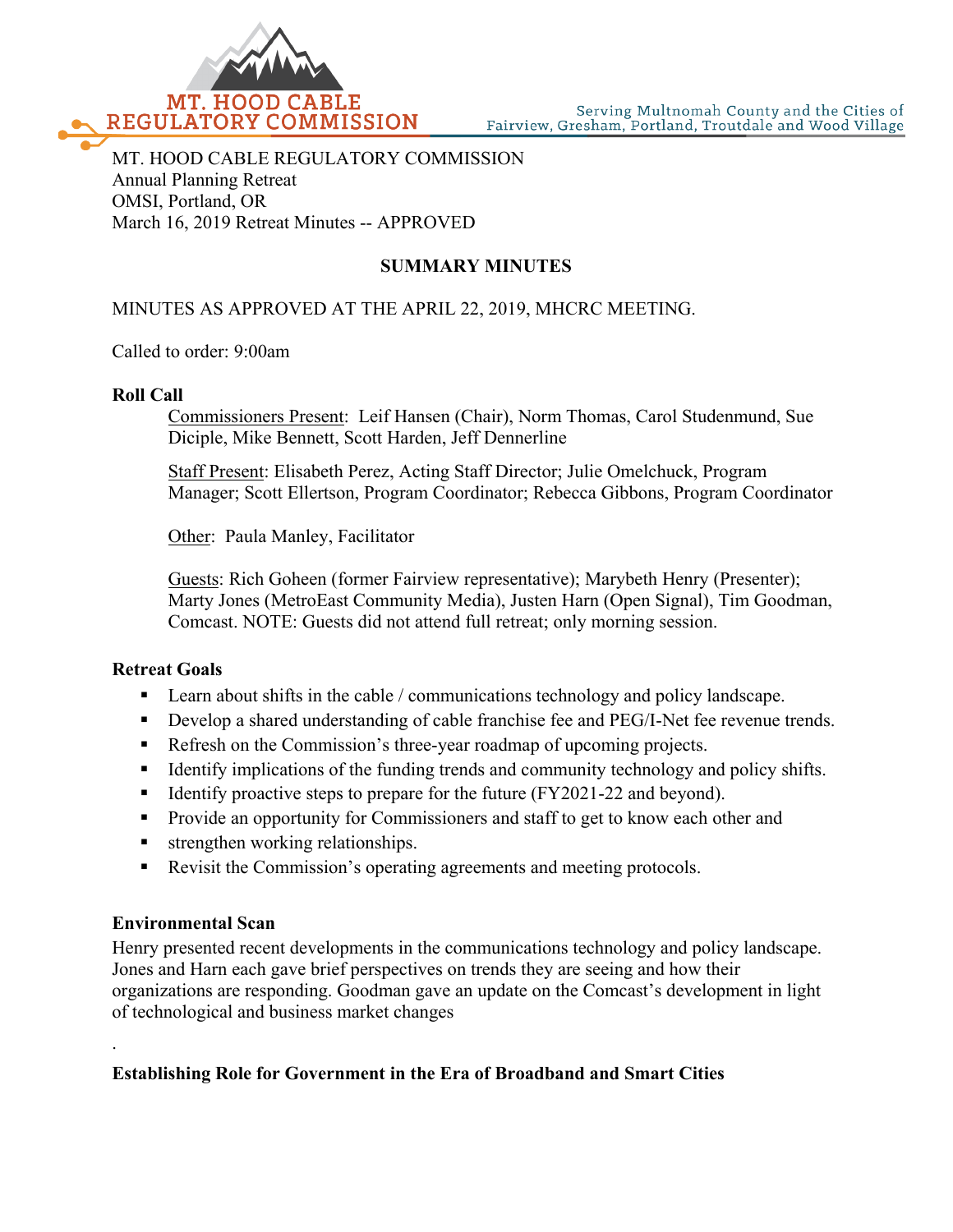Mary Beth Henry highlighted several developments, including: Municipal Broadband PDX effort to study creation of a publicly owned and operated fiber network / internet utility; State Broadband Office and Oregon Universal Service Fund bills in the Oregon legislative session; Federal congressional bills about Digital Equity Act Net Neutrality and Save the Internet Act; and FCC rulemakings limiting the rights of local governments over communications companies use of the public right-of-way and other public assets.

#### **Revenue Forecast Preview**

Omelchuck handed out and reviewed financial projections through FY21-22. Key points included:

- The staff forecast is conservative and the projections are based on the current regulatory / rules environment, which could change significantly.
- A 43% decline in cable franchise fees is anticipated in Portland in the next 5 years; a 36% decline is anticipated in East County (due to less subscriber drop off).
- Portland franchise fees are in the general fund.
- In East County, 60% of franchise fees go to MetroEast's operations (Remainder goes to jurisdictions' general fund other than an allocation for the MHCRC budget).

She said the PEG/I-Net Fee financial projections are based on the current allocation model for the compliance program, capital funding for community media centers, I-Net, community technology grants, and TechSmart Initiative. The Commission has discretion over how this money is allocated (other than the compliance program, which is capped at 10%).

## **Refresh on the MHCRC's 3-Year Roadmap**

The Commission and staff reviewed the program areas and upcoming projects contained in the meeting packet.

## **Future Planning and Priorities**

Commissioners and staff discussed work priorities in light of changing landscape and revenue forecasts. Main discussion points included: Ensuring stakeholders are educated about what's happening and how the existing benefits are changing; Communicating with the jurisdictions about what is at stake; annual report is a good tool; Financial modeling will help the Commission assess the "forks in the road" with declining revenue; franchise renewal will influence future revenues and public benefits; Contingency planning is needed for potential drop in public benefits due to declining revenues.

Commissioners identified priorities for staff to use in financial modeling to review with the MHCRC Finance Committee for future allocations of PEG/I-Net Fee revenues (highest to lowest funding priorities through FY21-22: Retain community media centers' capital fund at current levels; fund I-Net stakeholder needs; retain compliance program staffing; fund Community Technology grants for two more fiscal years; and wrap up the TechSmart allocation in FY18-19.

## **Budget and Staffing Updates**